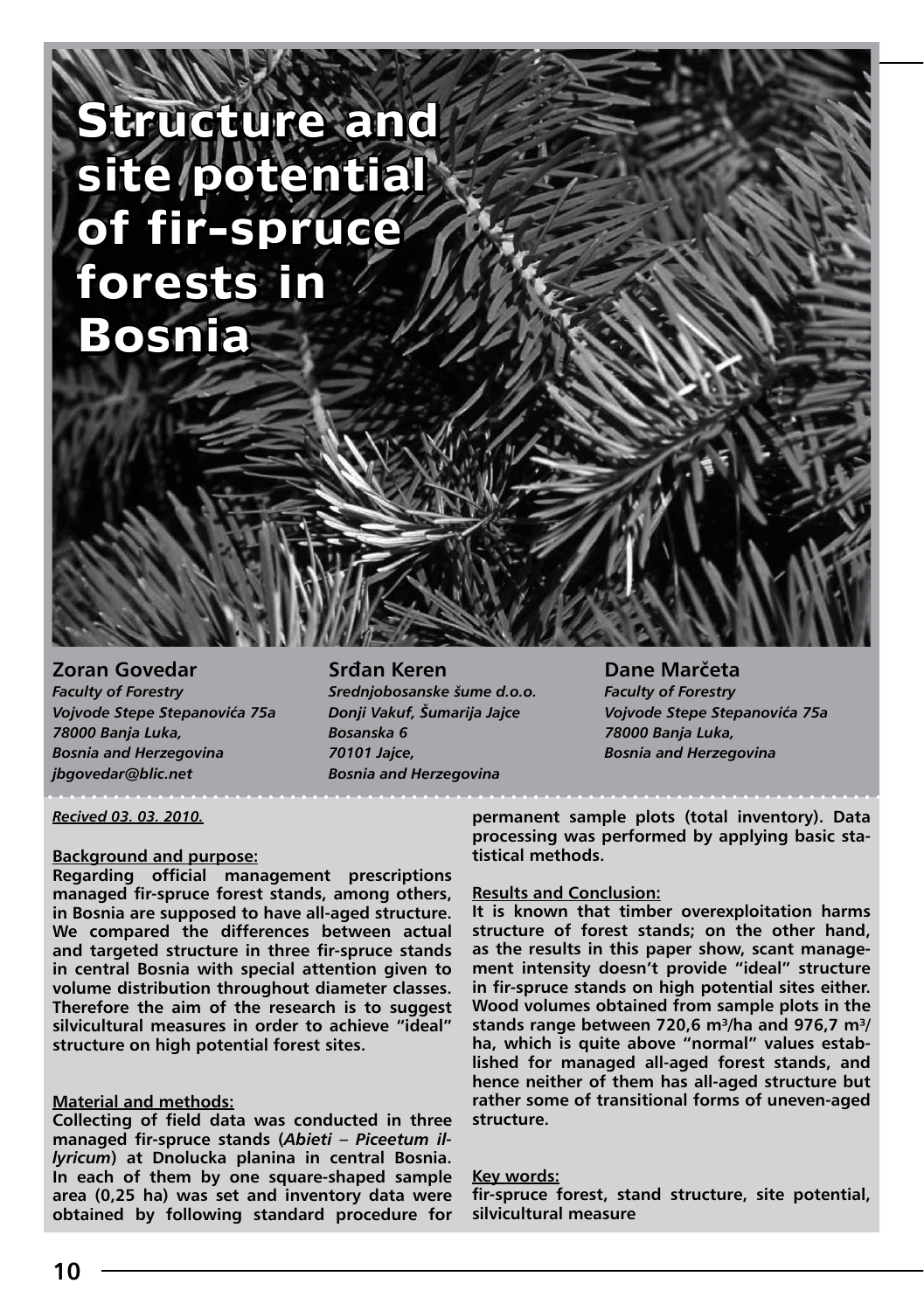# **Introduction**

The mixed fir-spruce forests in Bosnia and Herzegovina mostly represent secondary forest communities, i.e. transitory vegetation stage with progressive succession toward climate- regional communities of beech and silver fir with or without Norway spruce (1, 2). Optimization of choice of silvicultural system and skillfulness of its application in the field enable forest stands to develop in the direction of positive natural succession. However, fir-spruce stands often represent ultimate developmental stage due to a number of reasons (disorganized or illegal cuttings in the past, specific topography and soil properties, etc.).

In central Bosnia silver fir and Norway spruce occupy different soil types, while the bedrock is usually composed of limestone. Productivity of uneven-aged forests depends on the range of factors like: tree distribution, soil type, rainfall, light availabilty, etc. Biomass production can be positevely influenced by employing suitable silvicultural techniques with the aim of effective use of site potential, and thereby forest professionals do not pursue stand overstocking with trees of largest size but rather appropriate distribution of trees and volume throughout diameter classes, which provides ecological stability of a stand, high site potential and various structure of merchantable assortments.

Quantitative description of forest stand structure serves as a set of relevant information that forest practitioners use for regulating forest development dynamics and biomass production. Stand structure is often the primary component of the management regime because of its importance in multi-aged stocking control (3). In multi-aged stands, stand structure affects increment (4) and probably also species composition.

Nevertheless data collecting in the field is demanding and expensive, it is concurrently necessary for successful management planning. Once the field data are collected the forest structure can be swiftly and precisely described so that we can efficiently use it for assessment of silviculture influence on wood production.

Regarding that forest management of shade tolerant species (with different levels of tolerance) has "target" to form and maintain all-aged structure, the subject of special interest among forest professionals is the degree of deviation of actual-stand structure elements from "balanced" values that characterize all-aged selection stands.

However, all-aged structure is not only the result of natural processes. It is actually obtained and can be perpetually maintained only by regular and proper selection cuttings (5).

For that reason, all-aged forest cannot be identified with virgin forests as they are the result of nature and selection management (6). From management point of view, it is believed that those fir-spruce forests that have all-aged structure actually have ideal form of managed forest.

Specifically, our research was focussed: (i) to determine site potential of the mixed fir-spruce stands in central Bosnia and structural deviation of analyzed stands from standard equilibrium values, and (ii) to propose the most suitable silvicultural measures in order to achieve "targeted" structure.

## **Material and methods**

Research was carried out in three forest (sub) compartments 81b, 82b and 82c sitauated at the elevation 1150 to 1250 m within management unit »Dnoluka«, forest management area »Srednjevrbasko« in central Bosnia.

These managed stands cover small areas of 4 to 12 ha each. In terms of phytocoenology the stands belong to the forest community *Abieti – Piceetum illyricum*, and according to eco-vegetation regionalization (1) they are located in the region of inner Dinaric massifs of central Bosnia. The stands fall into the class of high fir-spruce forests on deep brown soils and luvisols on limestone. Their topography is mostly in form of slight slopes (inclination 5° do 15°) with numerous depressions and they are exposed to north and northeast. Climate characteristics were determined by employing the method of Thornthwaite – Mather, and thereby the data from meteorological station in Jajce were used.

Annual climate class for the research area indicates moderate humid climate, while in the vegetation period subhumid wet climate predominates in the area.

In each stand by one square-shaped sample area (0,25 ha) was set and inventory data were obtained by following standard inventory procedure for permanent sample plots.

All trees with dbh above 5.0 cm are noticeably numbered, their diameters at breast height (1,30 m) and heights were measured, and 5 increment cores were taken from each diameter class in order to determine radial and volume increment. Data processing was performed by applying basic statistics with two-dimensional space, where axes represent the variables (X on the horizontal axis and Y on the vertical axis) and appropriate linear and non-linear regression lines (functions). Measured trees are grouped in diameter classes with a span of 5.0 cm. For analysis of radial increment, the number of statistical pairs (X, Y) is equal to the number of diameter classes multiplied by 5.

Tree height lines were constructed using Prodan's growth function (7). Site classes are determined by comparing the resulting height lines with the standardized height lines for silver fir and Norway spruce in Bosnia and Herzegovina, and wood volume by species was determined by using the existing volume tables (8). Volume increment was determined by applying Mayer's differential method (7).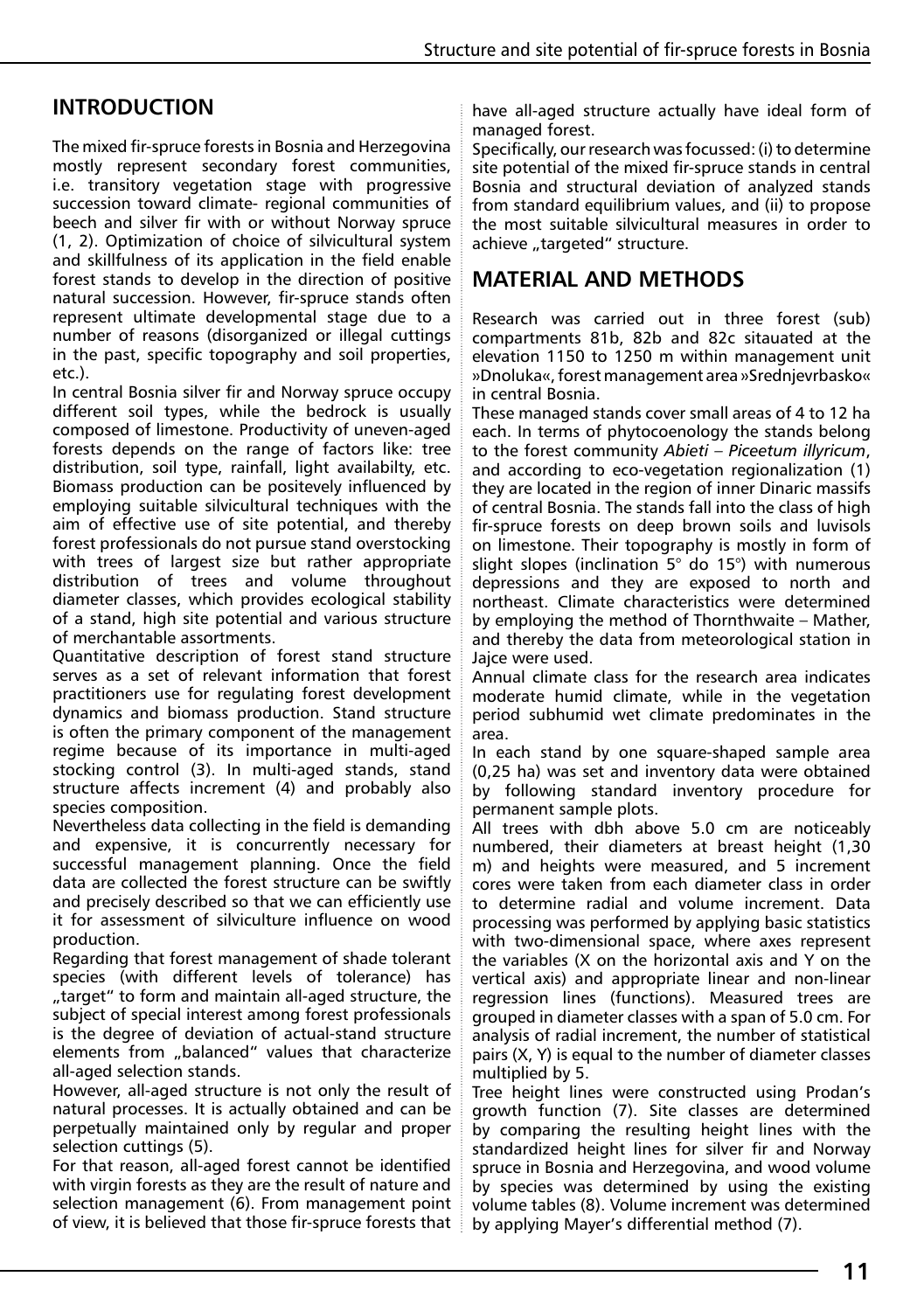# **Results and discussion**

## **Structural elements of the stands**

In the subject stands next structural elements were analyzed: dbh, height, number of stems per unit area, basal area, volume, and radial and volume increment.

|  |  |  |  | Table 1 - Stand structure elements |
|--|--|--|--|------------------------------------|
|--|--|--|--|------------------------------------|

## **Tree heights**

Height curves clearly show that Norway spruce has somewhat bigger heights at the same dbh in comparison to silver fir in all subject stands. This regularity also was observed in virgin forests Perućica, Janj and Lom (9).

| Stand structure elements per ha |                        |        |                           |      |              |       |       |                                    |       |     |        |       |
|---------------------------------|------------------------|--------|---------------------------|------|--------------|-------|-------|------------------------------------|-------|-----|--------|-------|
| <b>Stand</b>                    | <b>Number of trees</b> |        | Basal area m <sup>2</sup> |      | Volume $m^3$ |       |       | Ann. vol. increment m <sup>3</sup> |       |     |        |       |
|                                 | fir                    | spruce | total                     | fir  | spruce       | total | fir   | spruce                             | total | fir | spruce | total |
| 81 <sub>b</sub>                 | 212                    | 312    | 524                       | 17.9 | 29.4         | 47.3  | 299.3 | 501.0                              | 800.3 | 4.0 | 7,6    | 11,6  |
| 82b                             | 420                    | 352    | 772                       | 21.0 | 26.9         | 47,9  | 319.8 | 400.8                              | 720.6 | 3.5 | 4,1    | 7,6   |
| 82c                             | 324                    | 216    | 540                       | 34.8 | 22.6         | 57.4  | 580.5 | 396.2                              | 976.7 | 8.3 | 7,2    | 15,5  |







For silver fir subcompartments 81b and 82b represent site class I and subcompartment 82c site class II. There are very suitable conditions for Norway spruce as well since subcompartments 81b and 82c represent site class I and subcompartment 82b provides site class II for spruce.

## **Tree distribution**

Number of trees in a forest stand depends on numerous factors like: site class, canopy closure, composition ratio, management intensity, etc., which makes this element more susceptible to significant variations in comparison to other stand structure elements. In the subject stands tree distributions throughout diameter classes are shown in figures 3, 4 and 5.



*Figure 3 Figure 2 - Height curves for Norway spurce Tree distribution through diameter classes 81b*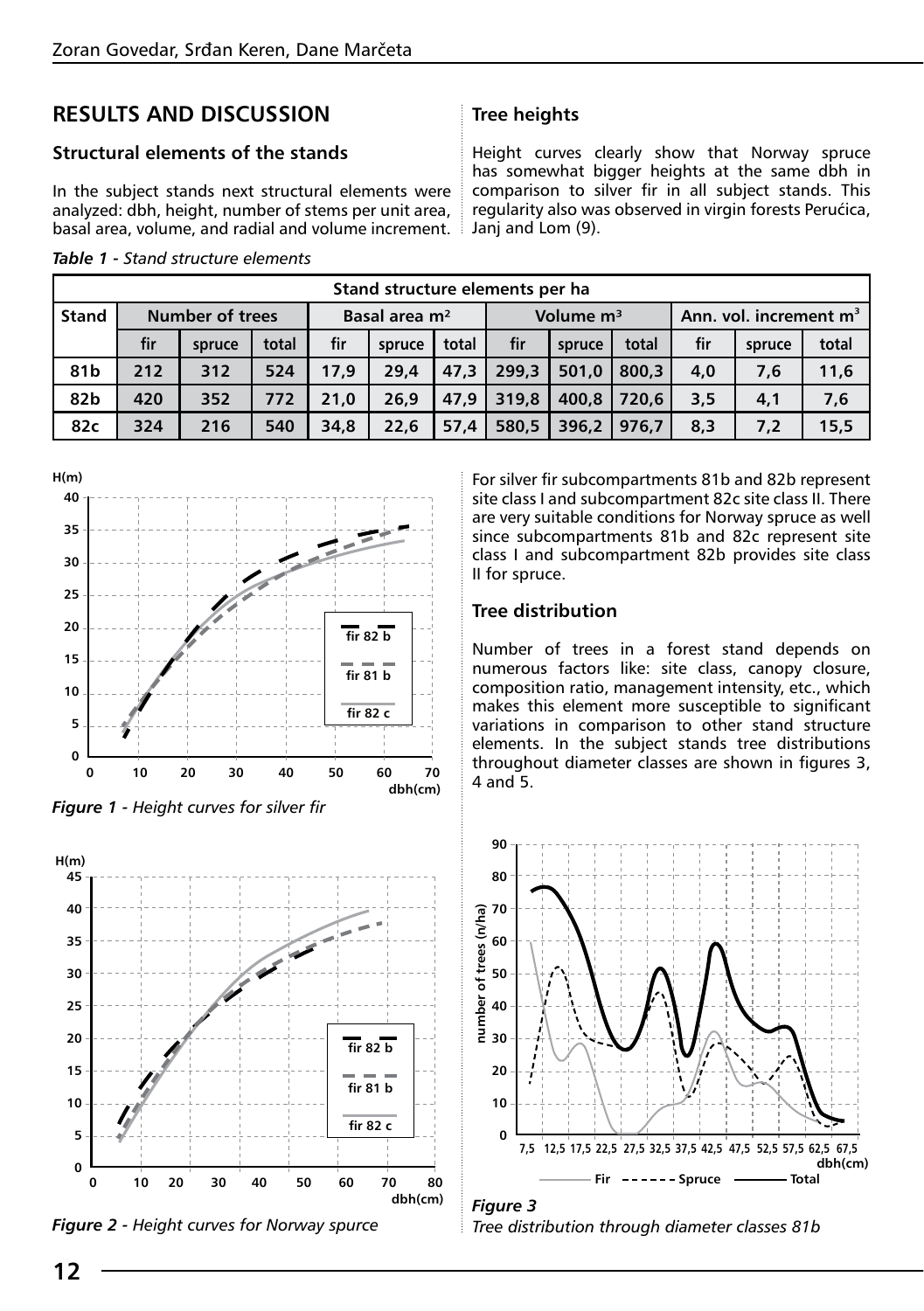

*Figure 4 Tree distribution through diameter classes 82b*





In the stand 81b Norway spruce predominates with 312 stems/ha or 59,5 %, and silver fir participates with 212 stems/ha or 40,5 %. In another two stands silver fir is more numerous.

In the stand 82b it has 420 stems/ha (54,4 %) compared with spruce that has 352 stems/ha (45,6 %); in the stand 82c silver fir predominates with 324 trees/ha (60 %) in relation to spruce that participates with 216 trees/ha (40 %).

Tree distribution of ideal all-aged forest stands mirrors in the notion that number of trees decreases gradually in form of hyperbola with an increase of diameter classes.

The figures 3, 4 and 5 clearly show that neither of analyzed stands meets the prerequisite to be called "balanced" or "ideal" from management perspective. Generally, we can say that all three stands have uneven-aged structure, but neither has "targeted" all-aged structure.

#### **Basal area and stand volume**

Basal area in the stands 81b and 82b is similar and amounts to 47,3 m²/ha and 47,9 m²/ha, respectively, while in the stand 82c it has noticeably higher value of 58,4 m²/ha.

Silver fir has basal area ranging from ranging from 17,9 m²/ha or 37,8 % (81 b), and 21 m²/ha or 43,8 % (82 b) to 34,8 m²/ha or 59,6 % (82 c). Norway spruce has basal area ranging from 22,6 m²/ha or 40,4 % (82 c), and 26,9 m²/ha or 56,2 % (82 b) to 29,4 m²/ha or 62,2 % (81b).

Wood volume in the analyzed stands ranges from 720,6 m<sup>3</sup>/ha (82 b) and 800,3 m<sup>3</sup>/ha (81 b) to 976,7  $m^3/ha$  (82 c).

Percentage share of silver fir in total volume is smallest in the stand 81b reaching 37,4 % or 299,3  $m^3/ha$ , while in the stand 82c it has largest share with 59,4 % or 580,5 m<sup>3</sup>/ha. Consequently, percentage share of Norway spruce is smallest in the stand 82c reaching 40,6 % or 396,2 m<sup>3</sup>/ha, and largest in the stand 81b where it predominates with 62,6 % or 501,0 m<sup>3</sup>/ha.

Percentage share of volume of silver fir and Norway



*Figure 6 Volume distribution through diameter classes 81b*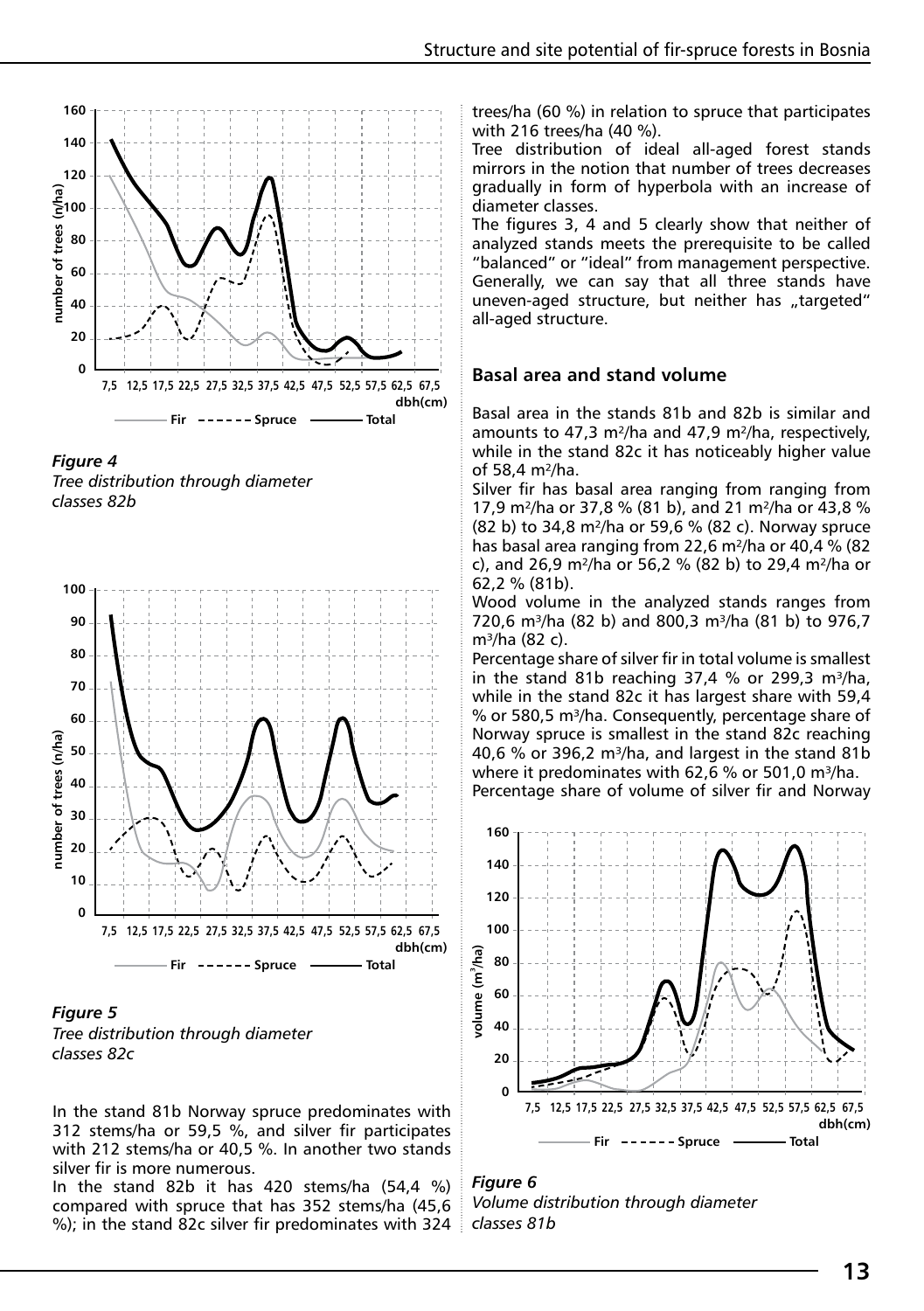

*Figure 7*

*Volume distribution through diameter classes 82b Figure 9*





*classes 82c*

spruce in the stands 81b and 82c does not differ much from percentage share of tree distribution in the same stands. On the other hand, although the number of silver fir trees is greater from the number of spruce trees in the stand 82b (54,4 % fir : 45,6 % spruce), Norway spruce in total stand volume participates more than silver fir (55,6 % spruce : 44,4 % fir), which comes as a result of very emphasized domination of Norway spruce in diameter class with mid-point 37,5 cm.

## **Radial and volume increment**

## **Radial increment**

Dependence of current radial (diameter) increment on tree diameter is expressed with polynomial function of second order that says:

 $i_{d} = a + bd + cd^{2}$ 

- a, b, c equation parameters
- d diameter at breast height (cm)

i**d** – radial increment (mm)



*Influence of dbh on current radial increment of fir*



## *Figure 10*

*Influence of dbh on current radial increment of spruce*

Influence of dbh on current radial increment proved to be statistically significant at p-level 0.05 for both species. Figures 9 and 10 show that both species (except fir in the stand 82b) mostly do not reach the culmination of current radial increment at smaller diameter values.

Values of current diameter increment for silver fir range from 1,4 mm/year to 3,1 mm/year, and for Norway spruce from 1,3 mm/year to 2,9 mm/year. Average current diameter increment amounts to 2,3 mm/year for both species.

#### **Volume increment**

Current volume increment in the stands ranges from 7,6 m<sup>3</sup>/ha (82 b) and 11,6 m<sup>3</sup>/ha (81 b) to 15,5 m<sup>3</sup>/ha (82 c). Each year on average silver fir participates with 3,5 m<sup>3</sup>/ha (82 b) and 4,0 m<sup>3</sup>/ha (81 b) to 8,3 m<sup>3</sup>/ha (82 c), while Norway spruce contributes with 4,1  $m^3$ / ha (82 b) and 7,2 m<sup>3</sup>/ha (82 c) to 7,6 m<sup>3</sup>/ha (81 b). In the stand 82b total number of silver fir trees is bigger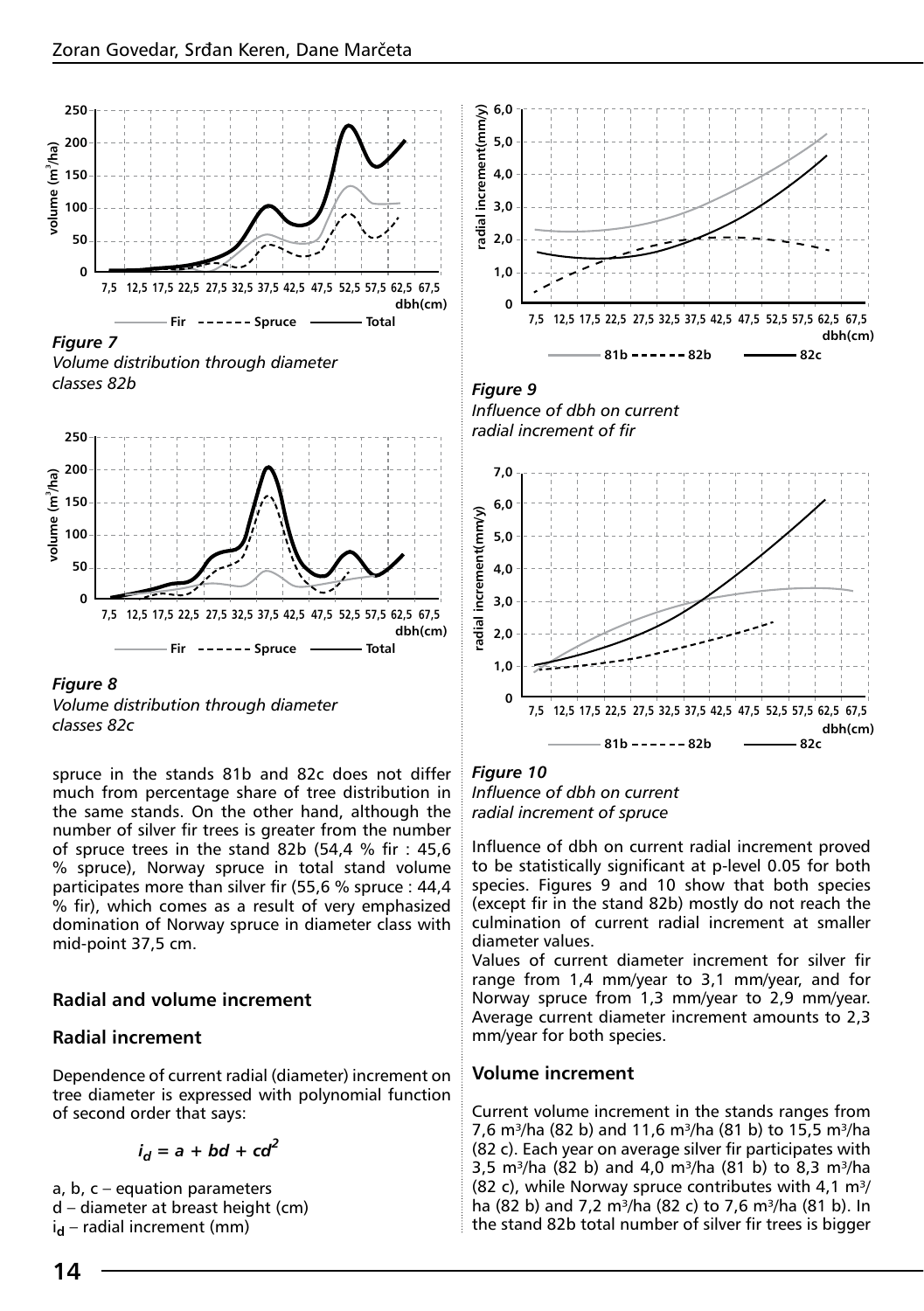| Silver fir    |            |           |             |             |       |         |  |  |
|---------------|------------|-----------|-------------|-------------|-------|---------|--|--|
| <b>Stand</b>  | Site index | a         | $\mathbf b$ | $\mathbf c$ | $R^2$ | Se (mm) |  |  |
| 81 b          |            | 2,5478    | $-0.0377$   | 0,0013      | 28,0  | 1,45    |  |  |
| 82 b          |            | $-0,3212$ | 0.1087      | $-0,0013$   | 41,5  | 0,60    |  |  |
| 82 c          | Ш          | 1,9449    | $-0,0586$   | 0,0016      | 45,8  | 1,18    |  |  |
| Norway spruce |            |           |             |             |       |         |  |  |
| <b>Stand</b>  | Site index | a         | $\mathbf b$ | C           | $R^2$ | Se (mm) |  |  |
| 81 b          |            | $-0,0709$ | 0,1172      | $-0,001$    | 33,7  | 1,02    |  |  |
| 82 b          | ш          | 0,7488    | 0,0037      | 0,0005      | 25,2  | 0,77    |  |  |
| 82 c          |            | 0,3456    | 0,0476      | 0,0007      | 63,5  | 1,30    |  |  |

#### *Table 2 Basic indicators of statistical dependence of dbh increment on dbh size*

compared with spruce, but spruce is more frequent in diameter classes with mid-points ranging from 32,5 cm to 42,5 cm where maximum intensity of volume increment appears, which led to greater share of spruce in total volume increment in the stand.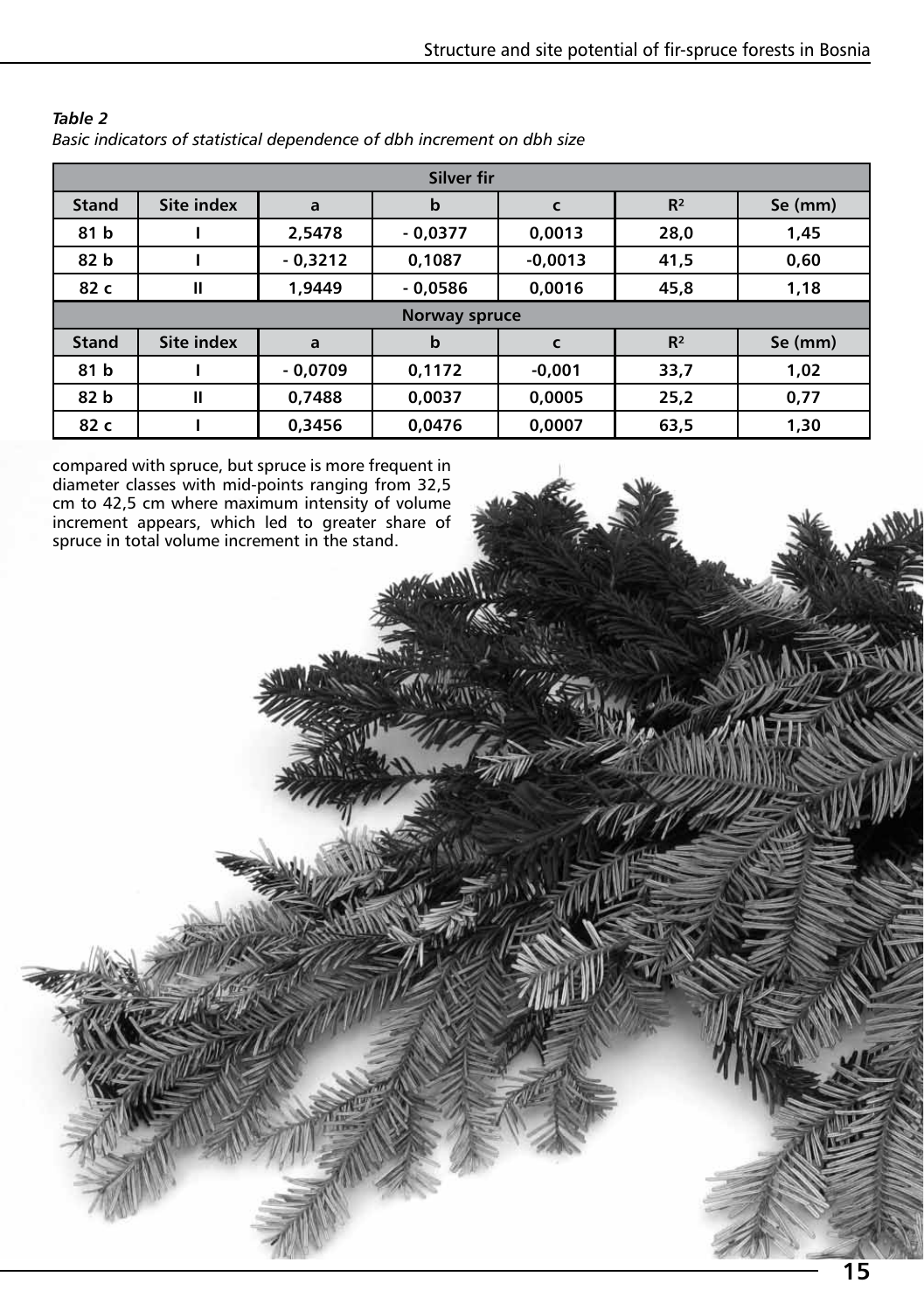| <b>Tree</b>             | <b>Composition</b> | Canopy  | Diameter class (cm) |               |               |               |               |        |  |  |
|-------------------------|--------------------|---------|---------------------|---------------|---------------|---------------|---------------|--------|--|--|
| ratio<br>species        |                    | closure | $5,1 - 10,0$        | $10,1 - 20,0$ | $20,1 - 30,0$ | $30,1 - 50,0$ | $50,1 - 80,0$ | Total  |  |  |
|                         |                    |         | $m^3/ha$            |               |               |               |               |        |  |  |
| <b>Silver</b><br>fir    | 0,3                |         | 3,86                | 7,65          | 24,99         | 61,78         | 32,5          | 130,78 |  |  |
| <b>Norway</b><br>spruce | 0,6                |         | 9,91                | 17,13         | 52,5          | 113,39        | 50,08         | 243,01 |  |  |
| <b>Beech</b>            | 0,1                |         | 2,26                | 3,67          | 9,79          | 16,85         | 2,48          | 35,05  |  |  |
| <b>Total</b>            |                    | 0,8     | 16,03               | 28,45         | 87,28         | 192,02        | 85,06         | 408,84 |  |  |

#### *Table 3*

*Targeted structure elements for fir-spruce stands according to current management prescriptions*

## **"Normal" volume**

For high forests with natural regeneration that are managed by group selection and individual tree selection methods, planning of biotechnical measures relies inter alia on "normal" volume of forest type in the middle of harvesting cycle.

"Normal" or "balanced" volumes for forest types

within forest management area "Srednjevrbasko" are calculated by simplified method of determination of normal state in selection forests (10).

Similar wood volumes were determined in small firspruce stands of virgin forest type at mountain Zlatar in Serbia (11).

Harvesting prescriptions take into account relationship between actual and "normal" volumes for all

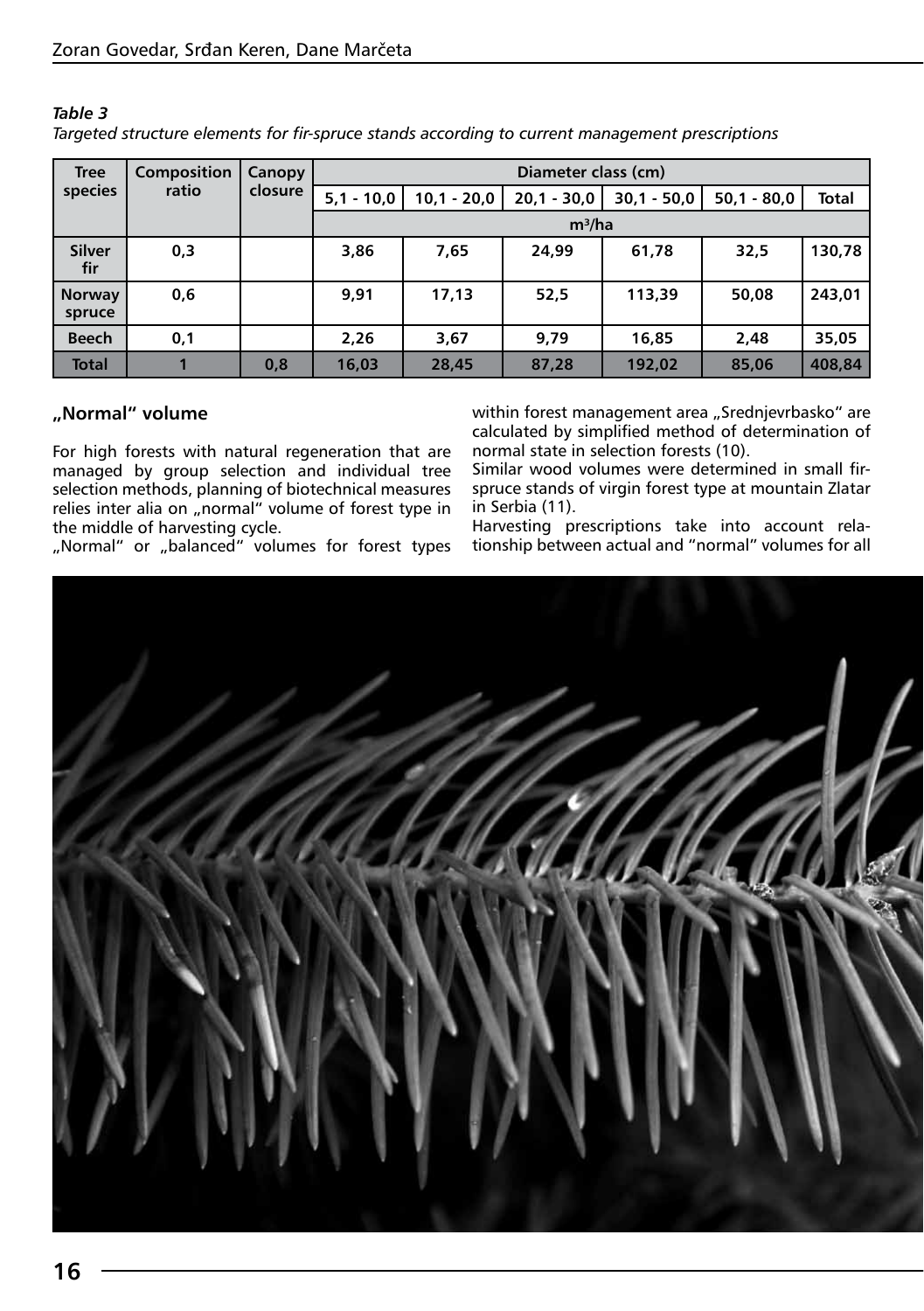forest types that naturally have uneven- or all-aged structure.

Although fir and spruce are predominant species in the studied stands a certain small ratio of beech is also expected to take part in this forest type.

According to prescribed silvicultural goals beech is considered to be a desirable species if it took part about 10 % (Table 3).

In the studied stands there are only  $3 - 4$  mature beech trees per hectare, so statistical analysis for beech was not possible. Targeted structure in Table 3 is not given for a particular stand but for the average stand of the fir-spruce forest type.

Rule book in effect for arrangement of management prescriptions for these forests contains next principle: if in a forest stand the actual volume is lower than optimal then harvesting intensity should be lower from volume increment for a given period of time; on the other hand, if the actual volume of a forest stand is greater than "normal" then harvesting intensity can be higher from volume increment for a given period of time, but total wood volume after harvesting operations should not fall below "normal" values at stand and forest type level.



Mere total wood volume, however, is not adequate gauge of stand structure.

Better insight we get when we distribute total volume throughout diameter classes. In well-managed selection forest neither too great nor too small wood volume is desirable.

"Balanced" volume enables intensive regeneration throughout the stand, dynamic ingrowth of juvenile trees in lower and transition to higher stands stories, and more vital trees (12).

Therefore forest managers tend to create a selection stand with optimal volume distribution throughout diameter classes.

# **Conclusions**

It is known that timber overexploitation harms structure of forest stands; on the other hand, as the results in this paper show, scant management intensity does not provide "ideal" structure in firspruce stands on high potential sites either.

Wood volumes obtained from sample plots in the stands range between 720,6 m<sup>3</sup>/ha and 976,7 m<sup>3</sup>/ha, which is quite above "normal" values established for managed all-aged forest stands, and hence neither of them has all-aged structure but rather some of transitional forms of uneven-aged structure.

The difference between actual and targeted structure should be used to decide how many trees, and of which size, should be removed.

Most suitable silvicultural system for the class of high fir-spruce forest on deep brown soils and luvisols on limestone is group selection system. As of next management cycle silvicultural measures in form of harvesting operations should be intensified and allowable cut should be higher from volume increment for a given period of management (usually 10 years).

Targeted structure of the subject stands, however, does not have to be achieved in one-time harvesting cycle. Final desicion on how to conduct the transition from overstocked to "normal" forest stands also needs to be brought in agreement with scientific experience from applied forest ecology for a given forest type.

Regarding stand mixture beech proved to be endangered species in the studied stands. Therefore, it would be justifiable at least from ecological point of view, that silvicultural measures help beech regeneration to grow around individual beech trees within current fir-spruce stands so that beech as an inherent species can take greater part in the future stand mixture.

In future planning of silvicultural activities some breakdown within forest type might also be useful, for instance, if different targeted values for fir-spruce stands on different site classes be determined rather than base their management on the structure of average forest stand of the forest type.